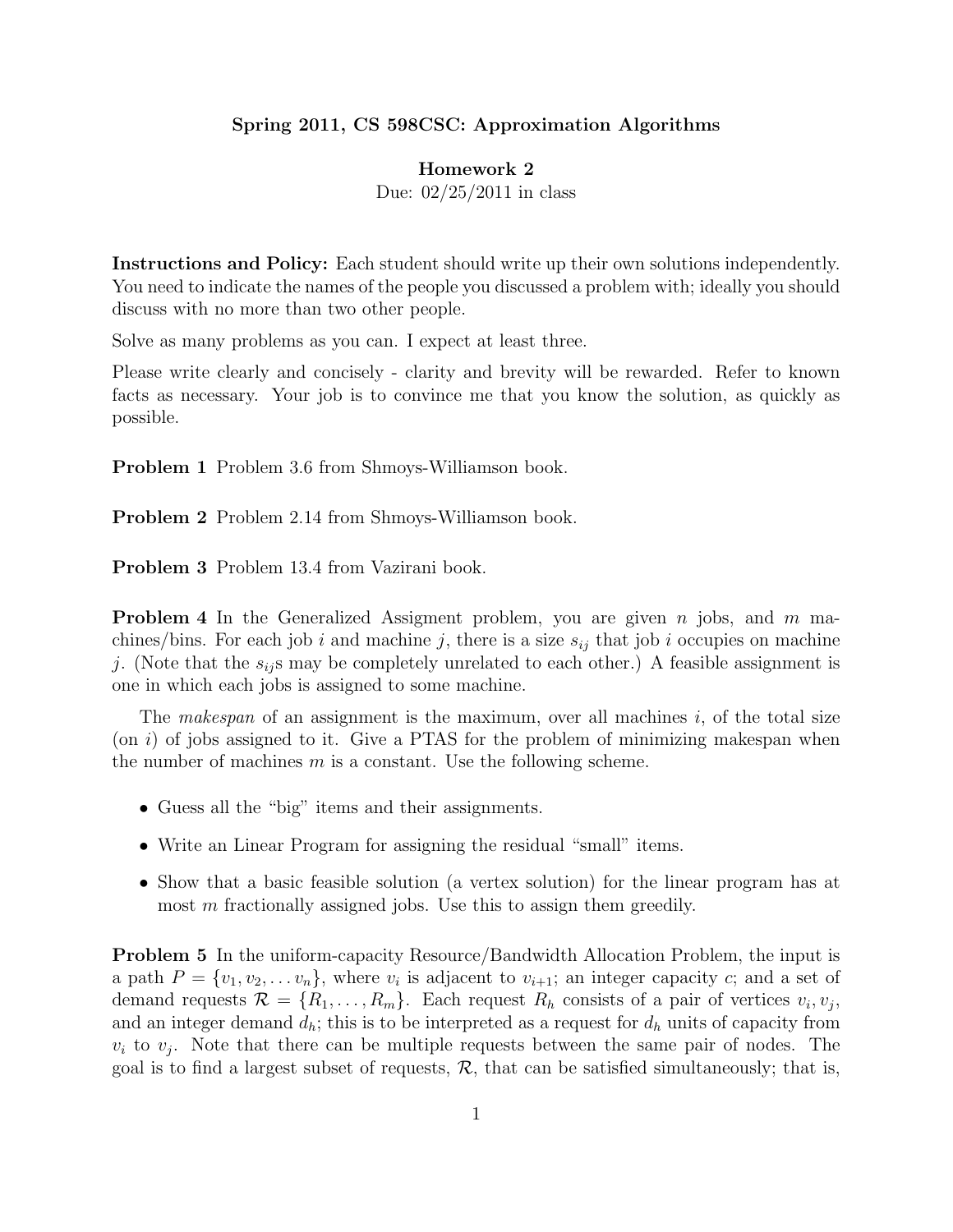the total demand of satisfied requests going through any edge  $v_i, v_{i+1}$  should not exceed the capacity c.

(Note that when the path  $P$  is a single edge, this problem is equivalent to KNAPSACK.)

- 1. Assume  $c = 1$  and all requests are for one unit of demand. In this case we are asking for the largest independent set in an interval graph. Consider the algorithm that orders the requests in increasing order of length and greedily selects them while maintaining feasibility. Show that this algorithm is a 1/2-approximation using the technique of dual-fitting. Write an LP and find a feasible dual to the LP and relate the solution output by the greedy algorithm to the dual value.
- 2. Consider the weighted version, where each request  $R_h$  also has a profit/weight  $p_h$ , and the goal is to find a maximum-profit set of requests that can be satisfied simulataneously. (Note that an optimal solution may have overlapping requests since the demands are now varying.) Write a Linear Program for this problem, and show that the LP has constant integrality gap:

Hint 1: If you randomly round each request independently, with probability proportional to "how much" the request is selected by the LP, show that the expected profit of the integral "solution" is large, though the solution obtained may not be feasible.

*Hint 2:* Scale down all probabilities by a constant factor (say 10), and round independently. Let  $S$  be the set of selected requests. Now, initialize set  $S'$  to be empty, and order requests in S by their left endpoint, from left to right. In this order, select  $s \in S$ for  $S'$  if it can be added to  $S'$  without violating feasibility. Show that the probability a request  $s \in S$  is selected for S' conditioned on it being in S is a constant. The analysis is similar to the scheme for k-sparse PIPs.

**Problem 6** In this problem, we solve MAXIMUM INDEPENDENT SET (MIS) in another family of graphs, the intersection graphs of disks in the Euclidean plane: Given a set of disks in the plane, construct a graph by creating a vertex for each disk, and connecting two vertices by an edge if the corresponding disks intersect. Give a PTAS for MIS problem in these graphs, assuming all disks have unit radius.

*Hint 1:* Consider a grid of lines spaced  $\frac{1}{\epsilon}$  units apart. If no disks of an optimal solution intersect these grid lines, can you find an *exact* algorithm with running time polynomial in n for any fixed  $\epsilon$ ?

*Hint 2:* Consider a grid with *random* offset: Take a grid of lines spaced  $\frac{1}{\epsilon}$  apart, such that the origin is at the intersection of a horizontal and vertical grid line. Pick a shift/offset L uniformly at random from  $[0, \frac{1}{\epsilon}]$  $\frac{1}{\epsilon}$ , and shift the grid vertically and horizontally by an distance L. (Equivalently, consider the grid of spacing  $\frac{1}{\epsilon}$  such that the point  $(L, L)$  is at the intersection of two grid lines.) What is the probability that a disk is intersected by a grid line? Can you give a deterministic approximation scheme?